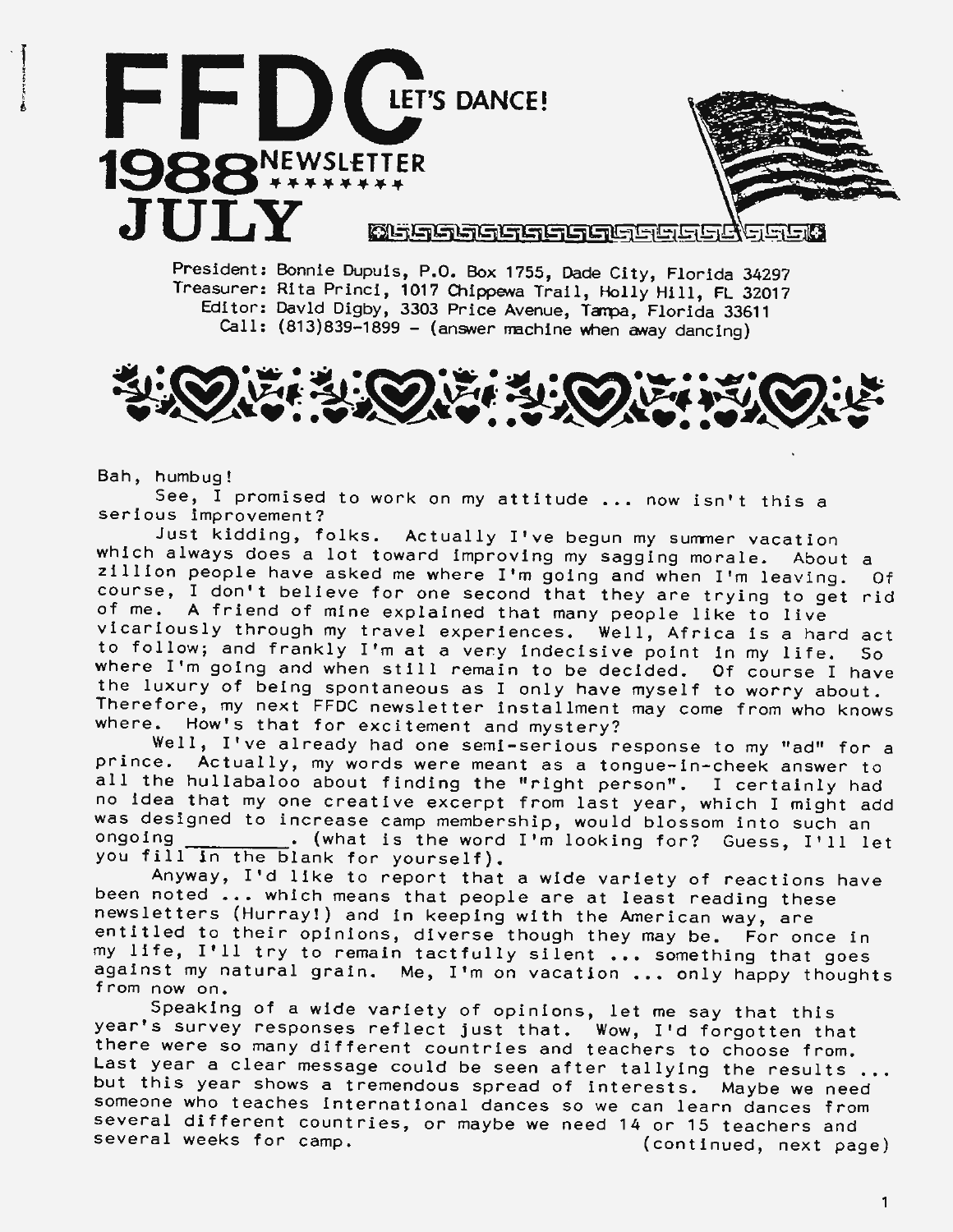Thanks to those 30-40 individuals who took the time to send me I their input. I will consider your ideas and wants when making changes for improving camp or making selections for instructors. The other 100 of you who did not respond have no room to feel disappointed if I have not read your minds correctly. My crystal ball is a bit foggy at present.

Whatever the results, I'm sure that all of you will want to come to camp and will find something to be happy about while you are<br>supporting FFDC with your presence and enthusiasm. More details later. Meanwhile, happy dancing!



SOME GROUPS DIDN'T MAKE IT TO THE WEEKLY DANCE SCHEDULE

We still need meeting details from Key West and any others who aren't listed this month. It's too late this time, but if you meet regularly, let us know in time for the next listing.

The (late) Great MOUSE is (a)MUSING again!

On an early June dance night the Babiaks (the original Sarasota Sizzlers) visited our group. They were enthusiastic in their praise and admiration. (Unfortunately not of our dancing, but of our WOOD dance floor.)

Emilie Brozek was on a tour of Czechoslovakia in June, taking notes and absorbing culture. Meanwhile, back home, we have had new people and visitors at many sessions, although the total attendance remains pretty much the summertime-same.

Having donated much of the proceeds from their vegetable patch, Bobby Quibodeaux and Pat (and children) were off to Charlotte, NC in mid-June, on a training assignment and vacation, respectively. Bobby<br>has been doing an excellent job teaching at our dance sessions. In<br>his absence John Karris filled in as Number One. We like having John<br>with us at those has been doing an excellent job teaching at our dance sessions. In<br>his absence John Karris filled in as Number One. We like having John with us at those times. As for poor John, he is never the same afterwards. By the way, the reason you all cannot find many beautiful  $\left(\begin{array}{cc} 0 & 0 \\ 0 & 0 \end{array}\right)$ 

princesses is 'cuz we got 'em.

- Prince Larry (Wartell)

(Larry included some corrections to last month's article, along with a cute clipping about typos. Only one error could remotely be called a typo, however, since the other three were accurate renditions of HIS letter: he wrote Eleanor, granddaughter and Thompson, when he should have written Elinor, grandson, and Derrick.

In rereading his handwriting, it does look a LITTLE more like cradle dance than it does candle dance, but here is another great reason for meeting the deadline ... had I had more time, I might have noticed some of these mistakes, cleaned my glasses & scrutinized that word more carefully, or maybe even asked someone about the dance name.

He goes on to say "We wish the Thompsons would come too, whoever they are."

- David)

2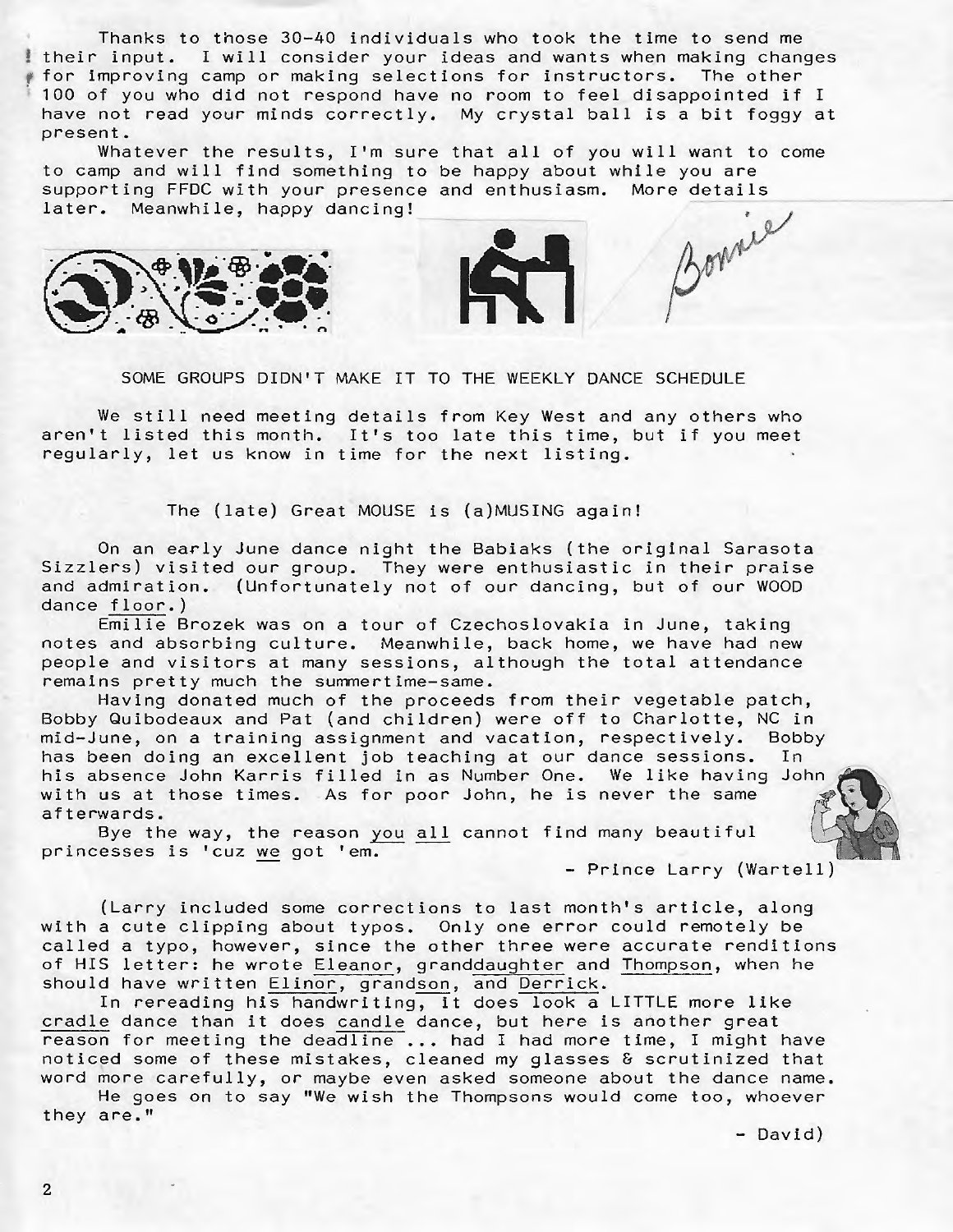# SERIOUS PUBLIC EMBARRASSMENT

This is where we print the names of those people that still need help in figuring out how to bring their FFDC accounts up to the new rules. If your name is on this list, just send money; we'll take care of the rest! Seriously, this has been more trouble than it's worth ... this year ... we only hope the next set of officers are duly grateful!

\$4 or more owed per person:

Cubby Whitehead, Jeannie Whitehead, Gerald Leckenbusch, Evelyn Leckenbusch, Betty Dowd Loor, Bette Meekins, Molly Portner, Elaine Prosnitz, Lorrie Schumpf, Elizabeth Siers and Robert Weinstein.

\$3 owed per person:

Linda Baumel, Betty Ciallella, Emanuel Corwin, Norma Huff, Hal Jung, Joy Mershimer, Diana Polizo, Jane Sneddon, Jim Warner and Dee Yehiel.

\$2 or less owed per person:

Pedro Trakas, Anna Trakas, Nancy Bercu, Frank Cross, Elizabeth Darling, Basia Dziewanowska, Cathy Geist, Millicent Goins, Zibna Hanash, Anita Holloway, Art Kiefer, Helen Marks, Ruby Orella, Sarah Scala, Edwina Scinta, Jack Seltzer, Linda Seltzer, Herbert Traxler, Nil Wilkins and Kevin Wilkins.

Questions Remain About: Jackie Davis, Don Davis and Elinor Hall.

THE FOLLOWING FOLKS HAVE EXPIRED COMPLETELY:

Doug Downer, Elizabeth Whitman, Su Boer, John Daly, Richard Davis, Alfredo Mascardo, Barbara Erickson, Ron Sweet, Janet Steinberg, Susan Purcell, Sylvia Novenderstern, Julie Humphreys, Jeanette Gould and Terry Yates (if ever a member}.

Unknown (former) Club Listing:

International Folk Dancers, P.O. Box 3682, Seminole, FL 33542

If you know any of these folks, ask them if they're still interested. If so, they need to contact Rita, Bonnie or David "REAL SOON, NOW."

DIANA's ARTICLE HITS "THE AMERICAN DANCE CIRCLE"

Remember Diana Polizo's article on Cajun music and dance? It has just been republished by the Lloyd Shaw Foundation. Alons Danser: The Cajun People and Their Dancing appeared in the June issue of The American Dance Circle. Congratulations again, Diana!

#### FOLKDANCERS ARE TOO IMPERSONAL TO ADVERTISE?

At least no one else has been brave enough to submit another one to this "diversion" (was that the word, Bonnie?), so I guess we can retire that idea for now. We have been told that lot's more people are actually reading the newsletter now, so look for (or send in) some more "creative" variations on the usual stuff!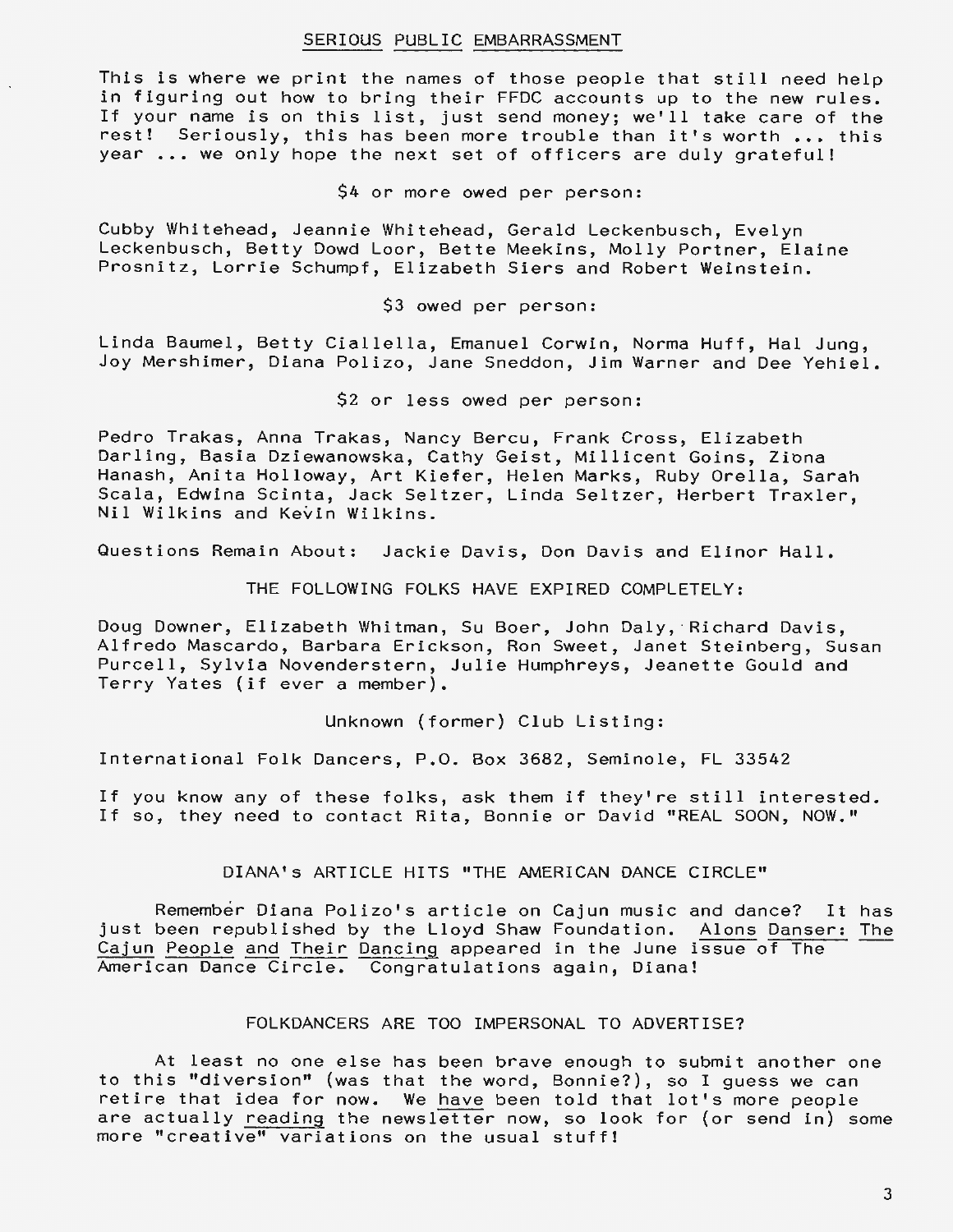```
********************************************************************** 
\ddot{\hspace{1cm}} . The contract of the contract of the contract of the contract of the contract of the contract of the contract of the contract of the contract of the contract of the contract of the contract of the contract o
                       FLORIDA FOLK DANCING CALENDAR 
$
ġ,
                  (EVERY WEEK unless otherwise noted) 
$
                 (INTERNATIONAL unless otherwise noted) 
*
* Every Sunday:<br>* St Petersh
* St Petersburg, 2-4 PM, SPIFFS, 2201 First Ave N,
* David Leone (813) 327-7999 
                                                                                        幸
* Israeli, St Petersburg, 7:30 - 9:30 PM, Congregation B'nai 
* Israel, 5th Ave N & 58th St. (813) 381-4900 or 345-3341. 
* Scottish, Safety Harbor "in season"<br>* Last Sunday of the month:
                                                                                        $
                                                                                        ż
* Last Sunday of the month: 
* Olde Tyme Dance*, Miami, 1 - 5 PM, Beginners class 1-2 PM<br>* Kendall Crossings Dance Center, 12198 SW 131st Ave
* Kendall Crossings Dance Center, 12188 SW 131st Ave 
                                                                                        ż
\frac{*}{*} - sign says "DANCE". Info: Bob Stone, (305) 235-2122
                                                                                        4
* Every Monday:<br>* Israeli M
                                                                                        \mathbf{z}* Israeli, Maitland, 7 to 9:30 PM, JCC, Maitland Ave 
                                                                                        *
* Darcy Silvers, (407) 774-3119 
                                                                                        \ddot{\phantom{a}}* Nokomis, evening, couple dances, wooden floor, no charge 
* call: (813) 484-5707<br>* 1st Monday:
                                                                                        ż
                                                                                        \bullet* 1st Monday: 
* Pembroke Pines, 7:30 PM, Fletcher Park Recreation Hall, 
                                                                                        $
            7850 Johnson Street, Elaine Prosnitz, (305) 435-0827
                                                                                        幸
* 
                                                                                        \star* Every Tuesday:<br>*    Plantation
* Plantation, 7 - 9 PM, Lauderdale West Clubhouse
                                                                                        森
                                                                                        辛
            Abe & Vivian Halpern, (305) 473-6161 
\ddot{\boldsymbol{\ast}}Israeli, Tampa, 8 to 10:30 PM, JCC, Horatio, E of MacDill 
                                                                                        *
*
            Andi Kapplin, (813) 985-5611, or Terry Abrahams, 253-2090 
                                                                                        \ddot{\bullet}\pmb{\ast}*
* Every Wednesday:<br>* Hallandale 1
                                                                                        ź.
* Hallandale, 10 AM, Hallandale Rec Center, 501 SE 1st Avenue<br>* 1503 Kaufman (305) 456 5044 en Helpenn (305) 473 6161
                                                                                        *
* Bea Kaufman (305) 456-5044 or Halpern (305) 473-6161 
* Sarasota, 7 to 9:30 PM, Unitarian Universalist Church, 
                                                                                        *
                                                                                        \ddot{\Phi}* 3975 Fruitville Rd. Marie Millett, (813) 351-6281 
                                                                                        *
* Miami, 8-10:30 PM, 1st Unitarian Church, 7701 SW 76th Ave, 
* Phyllis Winnick, (305) 221-0483 
                                                                                        \ddot{\textbf{r}}* Ormond Beach, evening, Granada Rec Center, at US-1 & Granada 
                                                                                        *
* Julius Horvath, (904) 252-5738
                                                                                        \ddot{\ast}* 1st Wednesday:<br>* Feelish Tay
                                                                                        $
                                                                                        ¢
* English, Tampa, 7:30 to 9:30 PM, Hunt Recreation Center 
                                                                                        $
* 4017 N Hesperides, Don & Jackie Davis, (813) 949-2124 
                                                                                        *
* Other Wednesdays:<br>* Scandinavian
                                                                                        \ddot{\bm{x}}* Scandinavian, Tampa, 7:30 to 9:30 PM, Hunt Recreation Center 
             4017 N Hesperides, Judith Baizan, (813) 254-3359
                                                                                        $
* 
                                                                                        ≵
                                                                                        \ddot{\ast}* Every Thursday:<br>*    Nanles  2-4 l
                                                                                        \pmb{\hat{\pi}}* Naples, 2-4 PM, Cambier Park Community Center, 755 8th Ave S. 
                                                                                        \ddot{\ast}Warren Schmidt, (813) 774-0481 
\pmb{\ast}$
      Sarasota, 7 PM, St Boniface Church, 5615 Midnite Pass Rd 
             Demetrius Bablak, (813) 966-1847 
幸
                                                                                        \PhiTitusville, 7 PM, First United Methodist Church, S Hopkins Ave 
\pmb{\ast}\pmb{\ast}*
            George & Onie Senyk, (904) 636-2209 
                                                                                        \pmb{\hat{\pi}}*
                                                                                        \ddot{\phantom{1}}Winter Park, 7 PM, Golf Course Clubhouse, Interlachen at 
\ddot{\mathbf{x}}Webster, Pat Henderson, (407) 275-6247 
                                                                                        \pmb{\hat{\pi}}\frac{1}{2}\ddot{\mathbf{r}}Scottish, Bradenton, 8PM, call (813) 755-6212 
*
      Scottish, Orlando, 7:30 PM, Cathedral Church of St Luke, 
                                                                                        \frac{1}{2}* 
                                                                                        \hat{\boldsymbol{\tau}}South Magnolia Ave, Muriel Owen, (407) 834-3298
```
4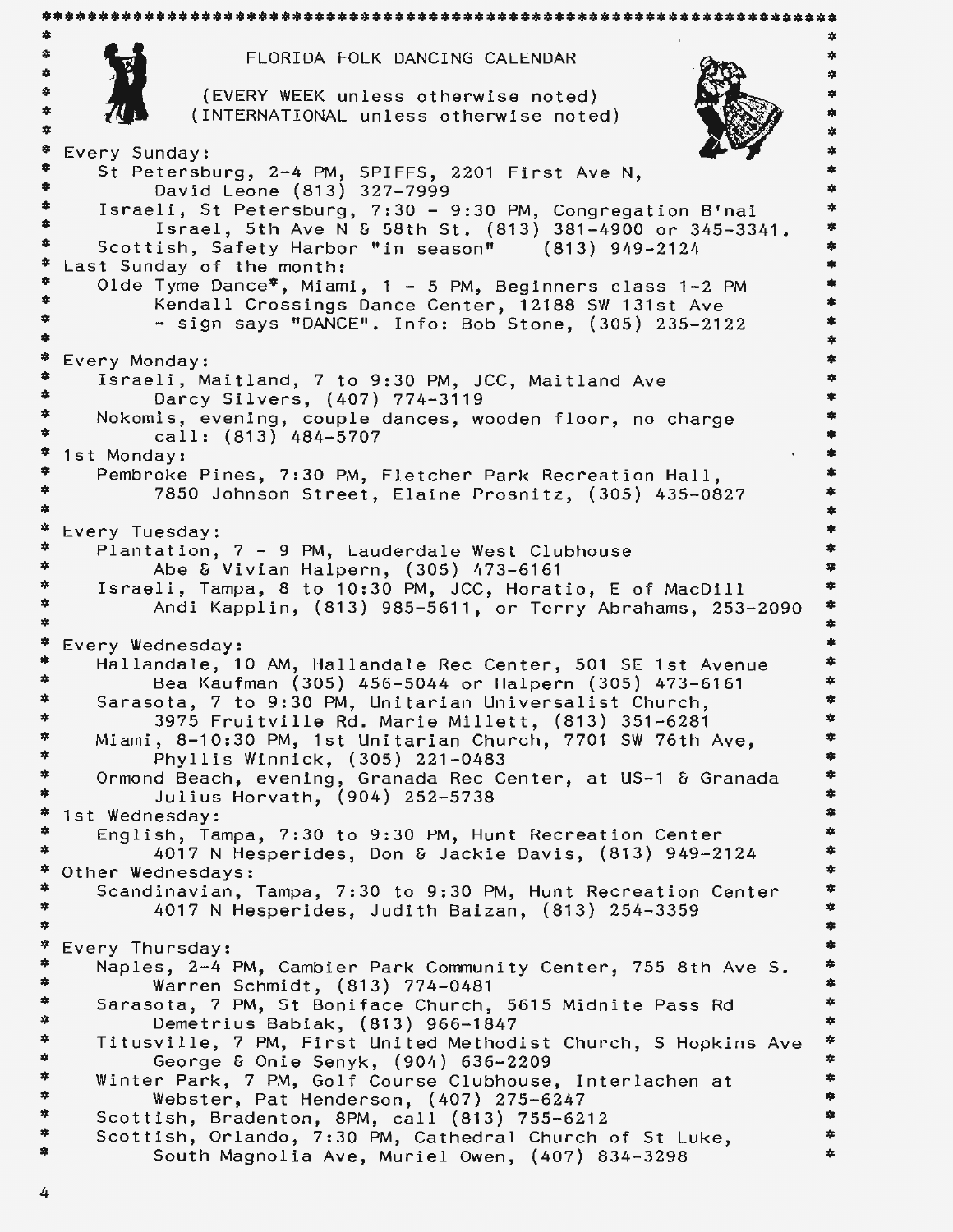\* 4 \* Every Friday:<br>\* Gainesvill  $\pmb{\ast}$ \$ Gainesville, 8 PM, Norman Hall Gym, University of Florida  $\pmb{\psi}$ Joyce Dewsbury, (904) 378-3883 ‡ ¢ Tampa, 7:30 to 11 PM, Hunt Recreation Center  $\pmb{\ast}$  $\pmb{\hat{\tau}}$ Teaching first hour, requests thereafter. \*  $\frac{1}{2}$ ą. 4017 N Hesperides, Dylan Conway, (813) 985-8909 ≉ Melbourne, 7 to 9:30 PM, Ruth Hoenigger Center \$ Marjorie Derrick\* John Daly (305) 777-3708  $\ddot{\phi}$ \* \* \* Tallahassee, 7:30 - 10 PM, Lafayette Community Center  $\ddot{\Phi}$ Teaching first hour, requests thereafter.  $\ddot{\ddagger}$ Bob Weinstein, (904) 878-7006, Pat Pieratte, 878-1560 \* \$ \* Pensacola, East Pensacola Heights Community Center:  $\pmb{\ast}$ 7-8:30 - Traditional Cajun, Diana Polizo, (904) 968-2628 \* \$ ¢ 8:30-10:30 - International, D. P. & Larry Lou Foster \$ \$ Scottish, Titusville, 7 PM, St Andrew United Methodist Church \* George & Onie Senyk (904) 636-2209 ≱ \$ Last Friday: \* \* Olde Tyme Dance\*, Bradenton, 7:30PM, Anna Maria Power \* ¢ Squadron, 1200 71st St NW. Alan McAnulty (813) 729-1942 \* ≉ \$ \* 3rd Saturday:<br>\* Olde Tyme \* \* Olde Tyme Dance\*, Gainesville, 8 PM, NE Recreation Center Dea Browning (904) 495-2243 \* à. \* (\*Note: "Olde Tyme Dancing" may include New England Contra's, Cajun, Traditional "Hoedown" Square's, Virginia Reels, Clogging, Appalachian or other indigenous American dance styles, depending upon the group.) "SPECIAL EVENT" ANNOUNCEMENTS (Performances, as well as workshops & general participation!) July 3-10 - Buffalo Gap, Scandinavian Week, (517) 484-3619 July 4-8 - Pinewoods, English-Scottish Session, (617) 729-0805 July 8-11 - 16 - Pinewoods, Royal Scottish C.D.S, (617) 491-6855 July 8-18 - Drummondville Festival, Quebec, Canada, 1-800-567-1444. July 15 - DEADLINE - - Y'all git Y'stuff in, rot naow, Y'hear? July 29 - Bradenton, 7:30 PM, - Olde Tyme Dance - (see "last Friday") July 31 - Miami, 1-5 PM - Old Time Dance with Home Grown String Band. July 31-Aug 5, Montreal Int FD Camp, Israeli week, (514) 481-3867 Aug 7-12, Montreal Int FD Camp, International week, (very late eve) August 7-13, Blue Ridge Mountain Dance Roundup - \$301 (Lloyd Shaw Foundation camp) call (719) 275-8755. August 19-20, Maitland (Orlando area) - Israeli Workshop - (Darcy Silvers) call Randa Marder @ JCC (305) 645-5933 August 19-22, - Buffalo Gap - Polish Family Camp call Basia Dziewanowska, (617) 926-8048 or (305) 296-6099. August 28 - Miami - 1-5 PM - Old Time Dance (see "last Sunday") Sept 2-5 Oglebay FD Camp - Joe Graziosi, Sandy Starkman, Bill Alkire. FD Camp c/o Stifer Center, 1330 National Rd, Wheeling, WV 26003. September 15-19, Cajun Music & Dance Tour - \$275 - Diana Polizo, 2400 Sunnydale Lane, Cantonment, FL 32533. September 25 - Miami -  $1-5$  PM - Old Time Dance - (see "last Sunday") November 13 - Folk Fest '88 - 2PM, Performing Arts Center, Tampa. The program is probably filled up by now - (see FOLKFEST article) December 27-January 1, 1989 - Micanope Music and Dance Camp at Camp Ocala. - (see CAMP OCALA article)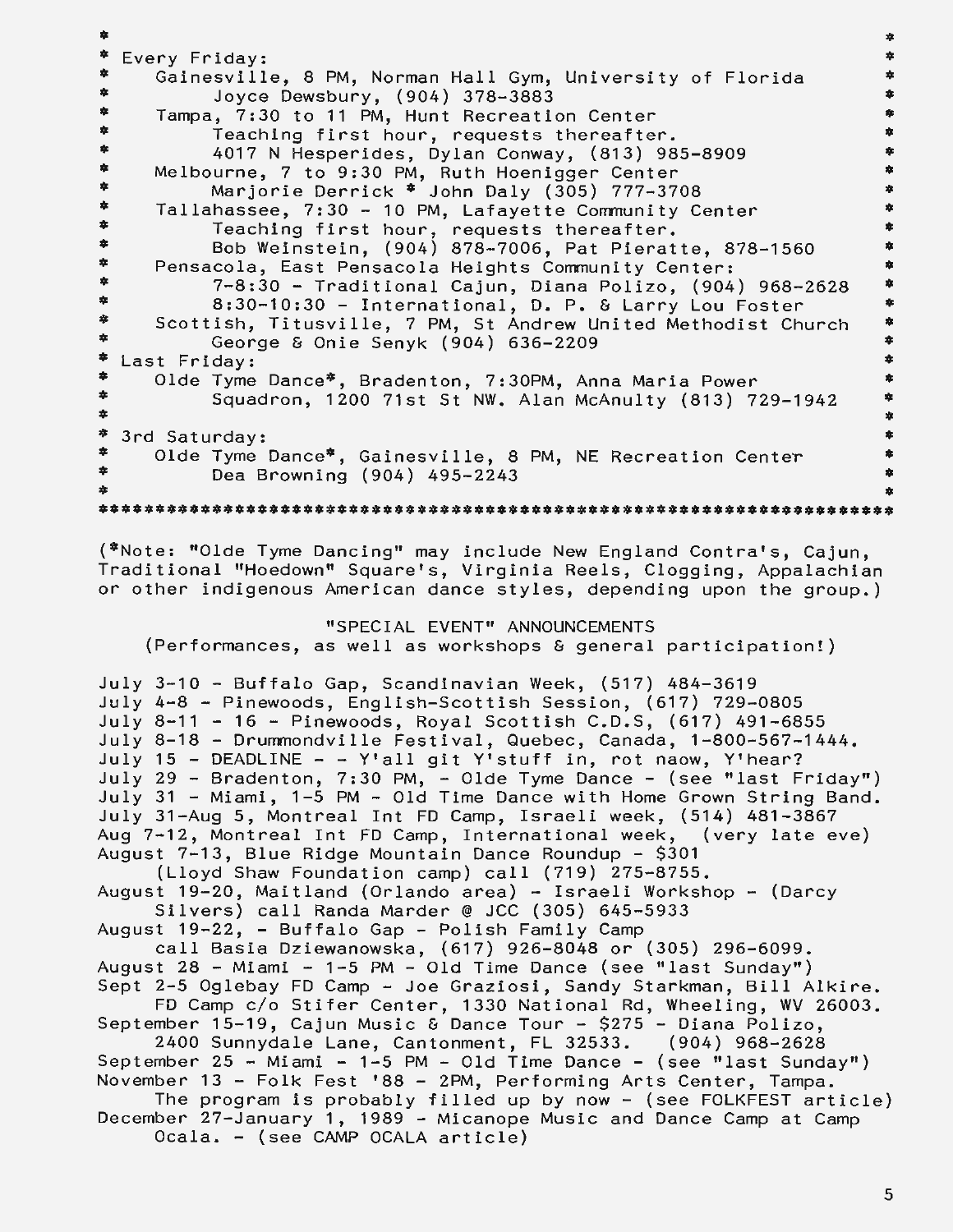I, personally, was sorry to read in Bonnie's president's message that she is feeling unappreciated, if not somewhat harrassed. I think we all agree that holding an office is difficult and demanding in terms of time, energy and resourcefulness. If we didn't, there would probably be more of us clamoring to take these positions as they come open for nominations. Anyone who has attended an FFDC meeting knows this is not the case. If we feel there is a problem we should try to pursue a workable solution (and be open to compromise even, should it

come to that) rather than criticize. That's a no-win situation.<br>I'd like to close with a warm fuzzy for Bonnie. I know I speak I'd like to close with a warm fuzzy for Bonnie. for Pat as well when I say this past years camp was great. Perhaps I was just one of the lucky ones, but I had no problems at all (at least none that could be attributed to anyone but myself) so thanks, Bonnie, (and helpers), for a job well done!

- Patti McDonald

# CAMP OCALA TUNING UP EARLY THIS YEAR

If you really love Camp Ocala, sign up to go there December 27 through January  $1, 1989$ , for the (First Annual?) Micanope Music and Dance Camp. There will be classes in fiddle, banjo, squares, contras, Cajun, swing, waltz, polka, calling, clogging, vocal, accordian, guitar, mandolin & improvization, plus DANCING EVERY NIGHT.

Staff: Gerry Milnes, Tammy Murray, T. J. Wangerman, Larry Edelman, Cathy Fink, Matt Gordon, Rodney Sutton, Cis Hinkle, Marcy Marxer, Millie Ortego, Tracy Schwartz, Tom Staley, Bob Willoughby and Kevin Wimmer, as well as Gumbo Limbo, some Fiddle Puppets and Critton Hollow String Band.

Send \$75 deposit to Micanope Music & Dance Camp, PO Box 12135, Gainesville, FL 32604 - (Total is \$280 if paid before October 1.) For more information call (904) 495-2243.

(Then, when that's over, you won't have too long to wait before the annual FFDC camp arrives in February!)

#### FOLK FEST FEVER FERMENTS FURIOUSLY!

Andy Pollock, chairman of Folk Fest 1988, is polishing up plans for the big event, Sunday, November 13, 2 PM at the Performing Arts Center in Tampa. There **will** be rehearsals that morning. There has been some interest in the Saturday night party idea. If you want to have one, better say something soon, because we need to start planning for it. In any case, if you come in time for regular Friday night dancing, we'll keep you busy ... and you'll be all warmed up for the show! Andy Pollock, 6104 N. Webb #1102, Tampa, FL 33615. or 'phone (813) 882-4472.

EDITOR SUCCESSFULLY PREDICTS TAMPA'S WHITE SPRINGS HABITS

Last month, I said I didn't know whether anyone from Tampa besides Kathy Aagaard was going to the Florida Folkfest, but that there are usually several others there if you show up. Although I did NOT go, I have been advised that my speculation was correct ... several others DID show up and "surprised'' one another with their mutual presence!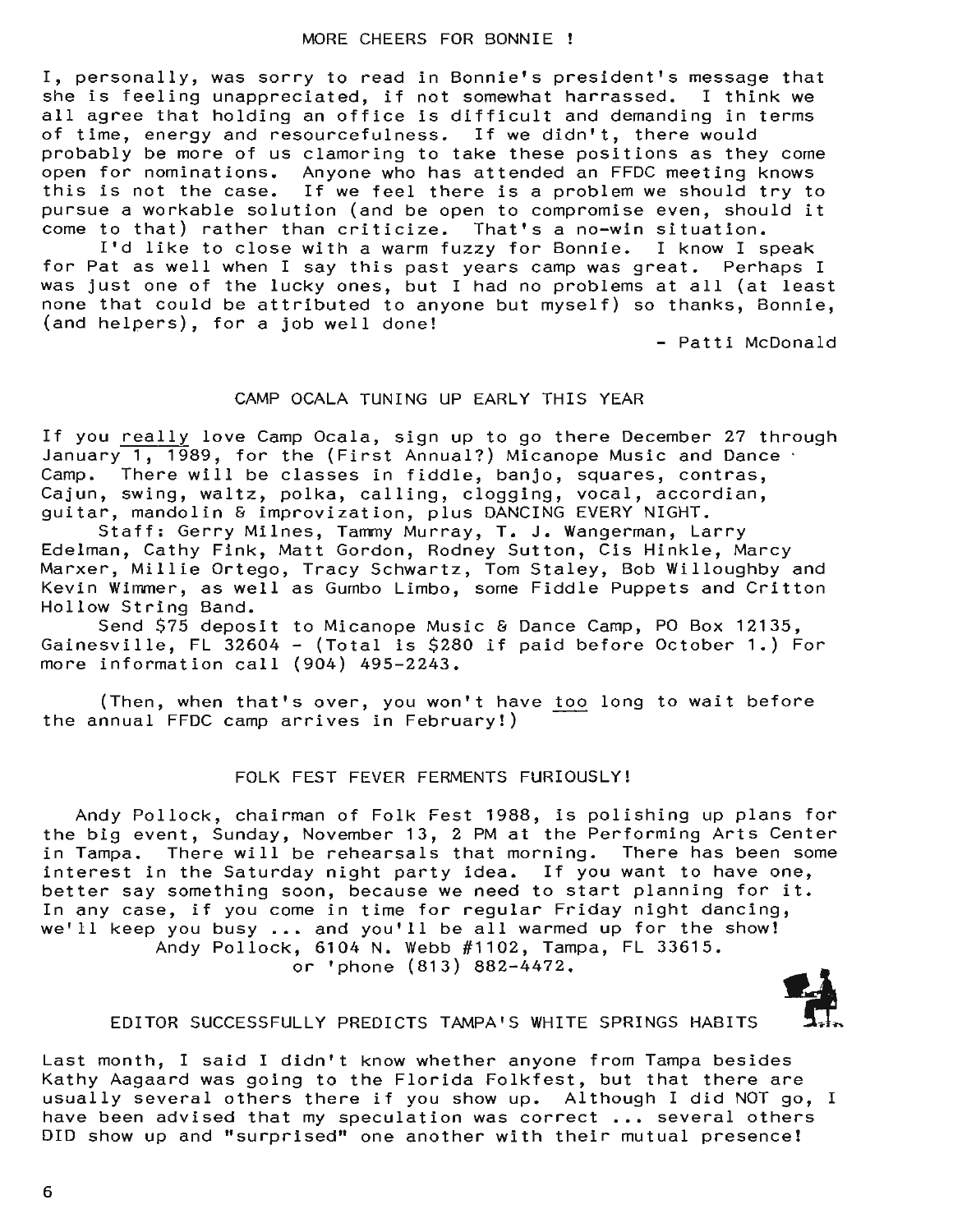When last we left the Opaville Folk Dance Club, our heroine, Ethel Ann Arbuckle, was standing alone and in shock while the rest of the group danced merrily away, oblivious to her extreme dismay. The Absolutely Most Gorgeous Hunk she had ever seen had waltzed into her life and waltzed out of it in less than five minutes. Ethel Ann was used to fleeting relationships, but this was most certainly the most ephemeral she had ever experienced. Although she hadn't even learned the Hunk's name, there was electricity when they danced together. She was sure of it. She had felt it! But now it was all over. Kaput.<br>Finit. Arrivaderci, amore. Arrivaderci, amore.

Two weeks had passed since that most disappointing evening. Ethel Ann had managed to pull herself together and get on with her life even though she was sure she would never meet another man as wonderful as the Hunk, especially at folkdancing. The Hunk hadn't even bothered to come back to the Opaville Club after that one time, and to make matters worse, NEITHER HAD VIVIAN VLASKO. Ethel Ann was certain that they had run off somewhere together  $---$  perhaps even to Bulgaria or Yugoslavia or some other exotic and distant land. "I suppose I should have expected it," Ethel Ann thought to herself, "Vivian attracts more men than a dung heap attracts flies. She's just so,  $---$  so,  $---$  well, so VIVACIOUS!"

Ethel Ann was a country girl from the backwoods of the Stokely Mountains and was used to pulling herself up by her bootstraps, so she was determined to put this unfortunate incident behind her and enjoy herself. As a matter of fact, she was busily involved in packing for the annual statewide 4th of July Folkdance Camp in the Neverblades.

The Neverblades was a HORRIBLE place to be dancing in the middle of the summer. The heat was insufferable, and the mosquitos were infinite. However, the cost of renting the facility was EXTREMELY LOW. The Folk Dance Council had even gotten an off-season discount for. The rock bance obancil had even gotten an orr season discount the camp really was a good deal. In the past camp had always proved to be exciting and enjoyable, and this year promised to uphold that tradition. The teachers were to be Jack Leapsalot, teaching Native American Ceremonial dances, and Ingrid Piviturnski, teaching the little-known dances of the Scandinavian minority of Poland. In addition to the dancing and great parties, there was to be an unusual event which had been initiated last year by the Council's president, Hy Rocky. At first everyone had balked at the idea of alligator wrestling, but a few had tried it and decided it was so much fun that they were going to make it another camp tradition. Ethel Ann was actually looking forward to wrestling one of the beasts herself.

Ethel Ann was deep in thought about the adventure that lay before her. She would go to camp; she would dance with her friends; she would wrestle an alligator; she would ... Ethel Ann was not allowed to finish this thought because all of a sudden ... THE PHONE RANG!

Well, folks, that's it for this installment. It makes you wonder, doesn't it? Who could be calling Ethel Ann? Will she really wrestle an ALLIGATOR? If so, will she win? And what about the Absolutely Most Gorgeous Hunk and Vivacious Vivian Vlasko? Did they really go off together to some exotic and distant land? Or are they just lost? Don't miss the next exciting episode of "As the Opanci Hop-Step-Step." Until then remember, even if you don't like the person dancing next to you, don't dig your fingernails into his/her palm. It's not nice! I remain yours faithfully,

Tiffany Teardrop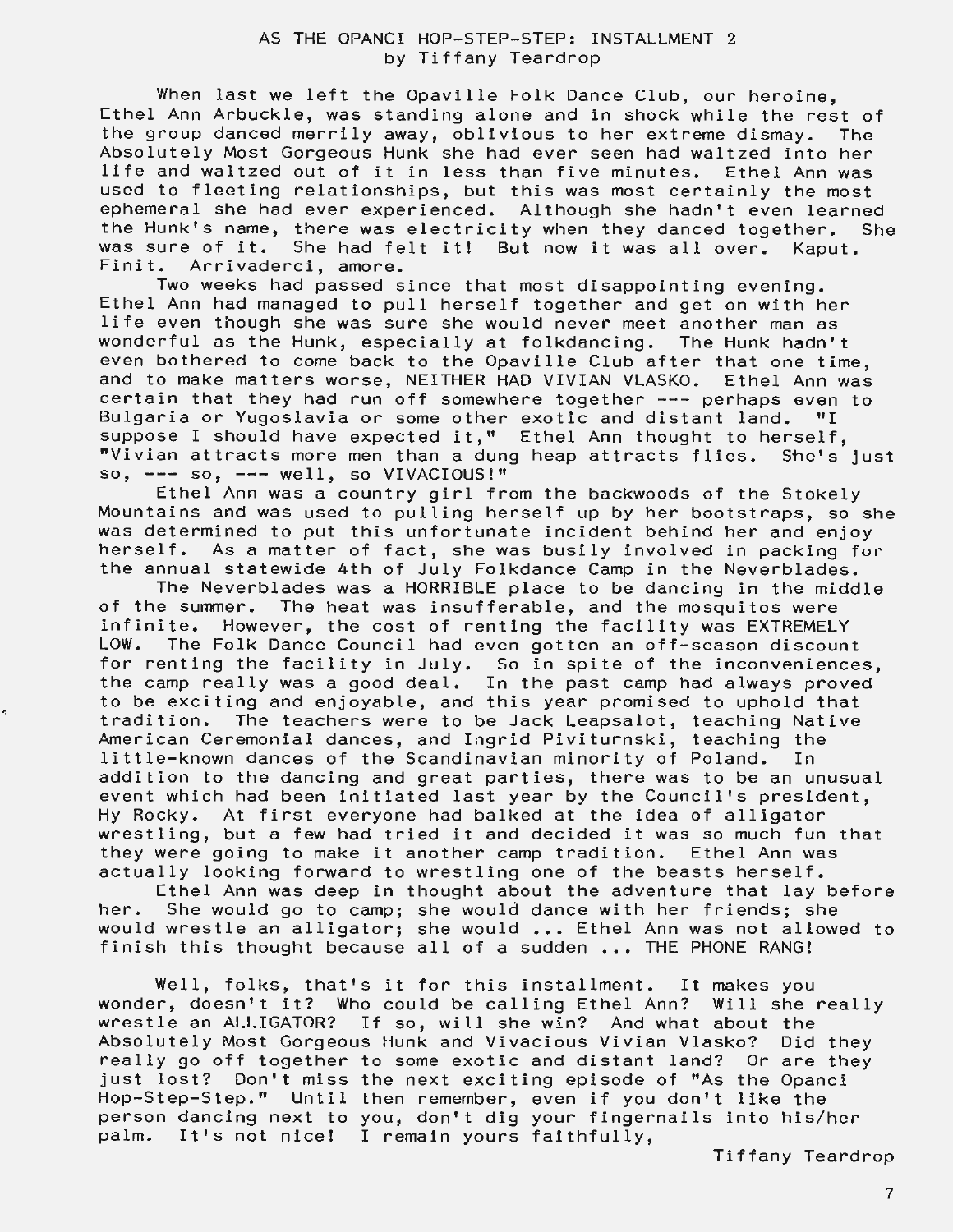The Tallahassee dancers are moving into their "summer slowdown", a welcome change after the hectic schedule of rehearsals and costume preparation for performances.

We presented our Roumanian and Middle Eastern dance segments over Memorial Day, at Florida Folk Fest in White Springs. The performances went well, despite minor embarrassments. White Springs is always a fun time, but it was especially pleasurable to run into old friends from other places. We just wish we'd had more time.

Closer to home, we recently took part in a program presented at a local mall showing what the Tallahassee community centers have to offer the public. Our 15 minute performance was well received, although our *invitation* to "get up and try this easy dance" was met by resounding silence!

Our world travellers, Sam & Michelle Tabor, have returned from Germany & Poland with several interesting stories to tell. Folkdance? It seems the only ones they saw were American dances done in a Russian cafe in Poland!

- Patti McDonald

 $\mathbf{v}$ 



# KOLO RADO from COLORADO

I was inspired by Eveline's column last month to take out my pen to write ••• I've been in Boulder 2 years now. I am *excited* about the dance scene here, although I miss the wonderful times shared with the Tampa group over the years. (I dance with them whenever I'm back in Florida.)

Jaap came here in 1987 and will be back again this summer. (He really gets around!) Ergument came & taught Turkish of course, & our dance community is blessed with a Scandinavian teacher-in-residence, Ingvar Soda!.

There are several folk dance groups in Denver and Boulder, not to mention Balkan, Scandinavian, Scottish, traditional Western (Yes, I'll dance just about anything), Morris, Clogging, jitterbug, & a generous offering of Old-timey contra dances, ski weekends and Moon Festivals. The contra groups are particuarly lively and friendly.

I got some people together (surprised me, too) & we started the Boulder Hat Band - playing & singing dances from "the Balkans to the British Isles." We play pretty regularly for folkdances *in* Denver, Boulder & Ft. Collins, at the local Serbian Church and at weddings. I'm proud to say that we recently accompanied the Narodno Dance Ensemble, playing Polish & Ukrainian suites at the Arvada Center for the Performing Arts. (I still feel more like a dancer than a musician.)

Swing and ragtime/vintage dance are just beginning to infect the dance community here --- It' great!

- Safia Rubaii Kahn



- Safia Rubaii Ka<br>DIGBY FAMILY POPULATION EXPLOSION<br>I got a wonderful letter from my son this month. Among other things, he said I should be prepared for yet a fourth grandchild by the end of the year. (This will be HIS first ... his two younger sisters started sooner.) Carolyn, Marc & baby Gillian are also moving back to Oregon from Massachussetts this summer, so I really have to get myself out there to see them all ASAP! Anybody going that way?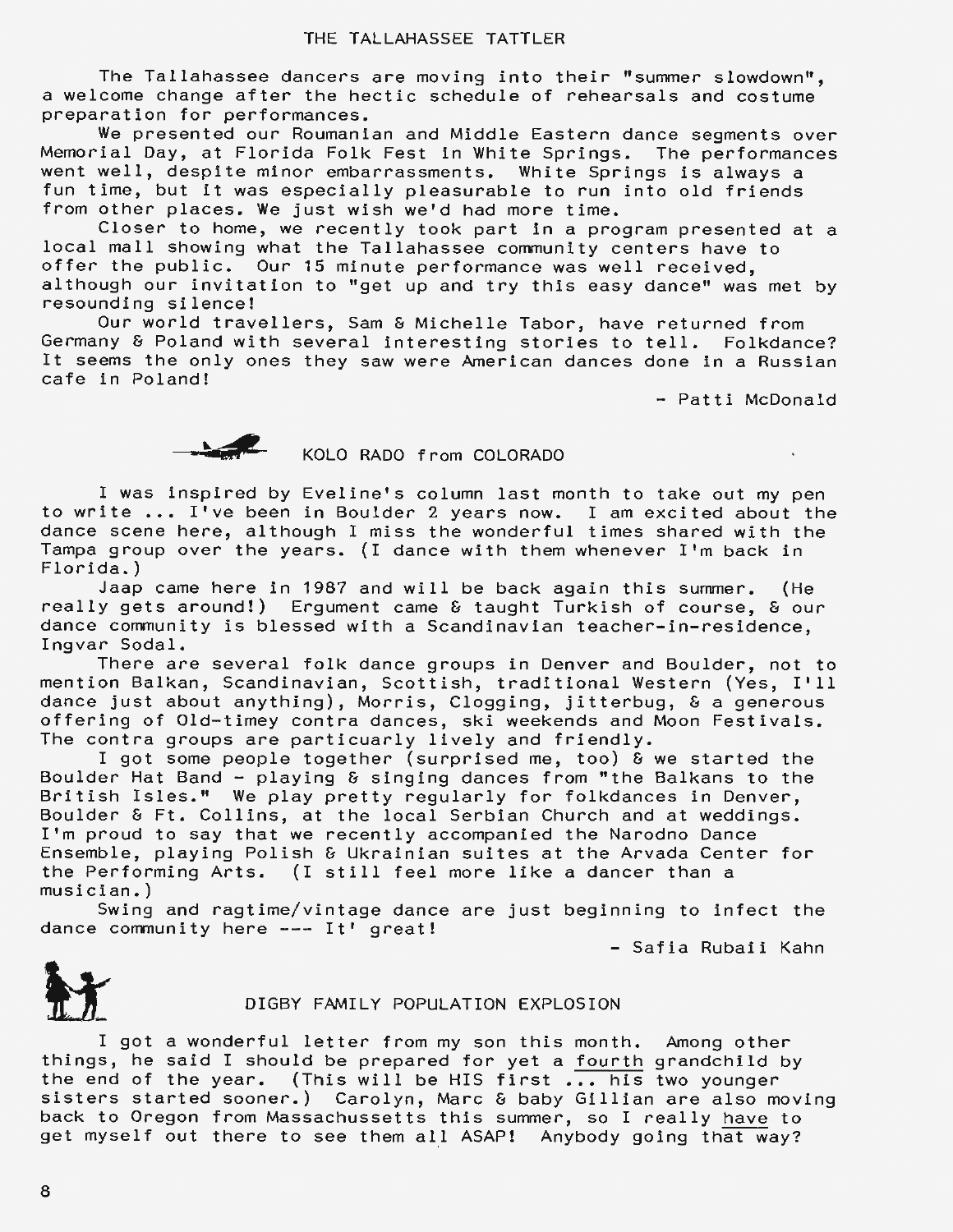### Lots of TAMPA TRIVIA this month!

Art Kiefer went folkdancing in Hawaii with Pauline Tighe, who has also danced with the Baizans in California.

Most women who come folkdancing are married and don't come with their husbands. I go for the enjoyment and exercise.

- Art Kiefer

We have had Sylvia Cornell visiting us from upstate New York for several weeks. She also taught a few dances. Now we know where to dance if we should find ourselves in Albany or Schenectady! Nancy Bercu stopped in White Springs on a trip to visit friends in Tallahessee, AND, Terry Abrahams and Bill Schwartz are just back from Blue Star Camp, brimming over with thousands of New Israeli Dances! (They said a bunch of other Florida folks were there, too.) - David Digby

During the latter part of May, several members of the Tampa group took the big drive to Dade City to support your president. We put on a mini-presentation for the Centennial Elementary students. We brought culture to this area while providing the children with a viable alternative to becoming involved with drugs. (Who would choose drugs over dancing •.• or over most anything for that matter?) The festival was a success and the after-swim party was also lots of fun. (I'd like to thank Dylan, Judith, Ernesto, Kathy, Lee, Andy, and Maria for being part of this event.)

Summer is the time for travel and our group is no exception. Just to memtion a few ... Judith and Ernesto have returned from both Mexico and Michigan ... a neat trick. Nancy Bercu will be going to California to visit her old haunts this month. Andi Kapplin is off to Atlanta and will return to a "new house" ... happy decorating. And I'll be who knows where.

Safia Kahn flitted through one Friday in May and has sent us an excerpt of the Colorado music and dance scene. Since visiting over Christmas last, I've promised myself to find a way to return for more fun and dance in the near future. I thoroughly enjoyed the spirit of Colorado and the friendship of Safia.

We had a serious "baby night" at folkdancing recently. Corey and Roxanna (Baizan) brought three little ones to add to our regular crew. Little feet were tapping and whirling and racing up and down the lines. We all stepped gingerly and had a great time smiling at the natural dance talent shown by these children dressed in Mexican attire. (Grandma and Grandpa evidently bought outfits for the little ones on their recent vacation.) Any way they were all adorable and added to our smiles and good time. Remember ... it's never too early to start when it comes to dancing.

For those of you who have been with us a few years, you might remember Jerry Raz. Jerry and wife Laurie now live and dance in California. Well, Jerry called the other night and sends a hello to all his Florida friends. He has retired from the Military, already completed a teaching degree and has taught enough to be thinking about finding a new line of work. Unfortunately, he'll still be staying in California but who can blame him? He said that they have an active Scandinavian group of about 20 couples as well as lots of other dancing opportunities. Unfair, Jerry •.• send some of those excellent Pols-ers and Hambo-ers our way.

Whatever else that has been going on ... I leave you with these tidbits. Come and dance with us in Tampa; the more the merrier. - Bonnie Dupuis